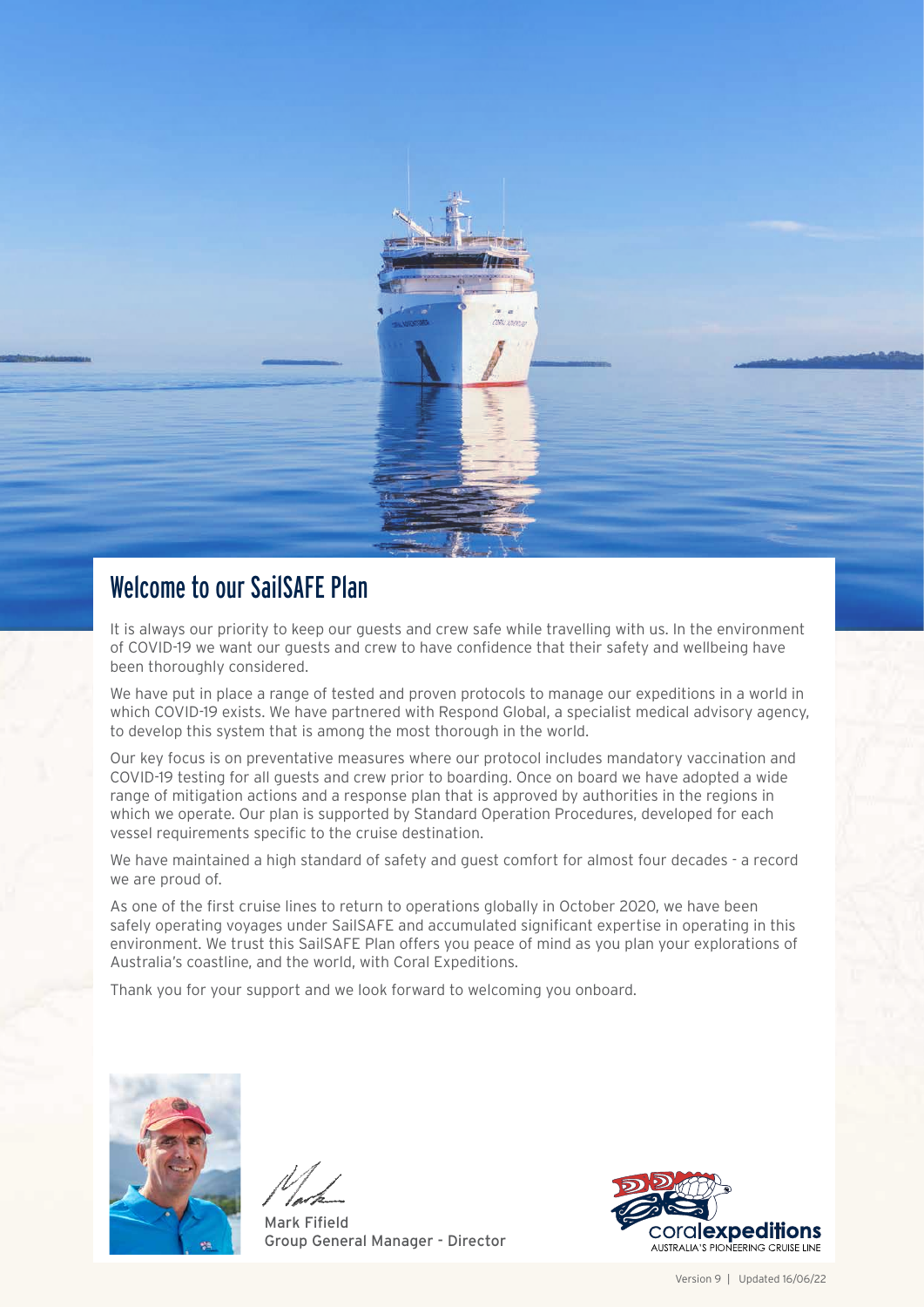## Before You Cruise:

All guests and crew must complete our pre-screening process.

#### **VACCINATION**

We require mandatory COVID-19 vaccination for all quests and crew. To prepare for your voyage, ensure you have been fully vaccinated against COVID-19. Fully vaccinated means you have received two vaccinations as well as any eligible boosters required by state authorities. Medical exemptions are accepted in line with Australian standards. Vaccination for children follow Federal Health and AHPRA guidelines.

#### **PERSONAL LINK QUESTIONS**

We require all quests to answer the questions and declarations on the personal link [here](https://res.coralexpeditions.com/RescoWeb/ResWebManifestJs/). At your earliest convenience, access the link using your booking number and surname. Mandatory questions include Vaccination Status, Medi-Vac agreement and SailSAFE declaration. For groups and charters the questions are available in PDF [here.](https://www.coralexpeditions.com/wp-content/uploads/2020/08/SailSAFE-Guest-Health-Questionnaire-final.pdf)

#### [Complete Personal Link Questions >](https://res.coralexpeditions.com/RescoWeb/ResWebManifestJs/)

#### **BORDER REQUIREMENTS**

All guests must review the official government websites of the countries, states and territories they visit during their voyage and complete any border requirements, declarations and passes.

#### **REDUCE YOUR RISK**

We ask that all guests and crew self-isolate to the extent possible for at least 7 days prior to departure of their cruise. We suggest the following approach:

- Conduct only essential activities outside of your home
- Avoid exposure to indoor public spaces and transport
- Avoid large social gatherings
- Wear a mask whilst travelling in public transport and in terminals
- Wash hands regularly
- Physical distance in public spaces
- Follow local regulations in region of travel

#### **CHECK-IN & RAPID ANTIGEN TEST (RAT)**

All guests and crew must conduct a RAT test within 24 hours of departure, with a negative result required for boarding.

Self-Reporting RAT app: Guests are required to self-administer a COVID Rapid Antigen Test within 24 hours prior to arriving at the check-in venue, and upload a photo of the results through our dashboard here: [https://coral.respondglobal.com.](https://coral.respondglobal.com) This allows you to conduct the test privately, and avoids last-minute uncertainty at the check-in venue.

Check-In Venue: Guests must arrive at the designated venue for check-in and clearance prior to embarkation. Guests who do not self-report via our RAT test app will be required to RAT test at the venue, with the results reviewed by our medical specialist at the time.

#### [Self-report your RAT test results >](https://coral.respondglobal.com)

If significant concerns are raised during screening, guest/s will be asked to postpone their expedition.







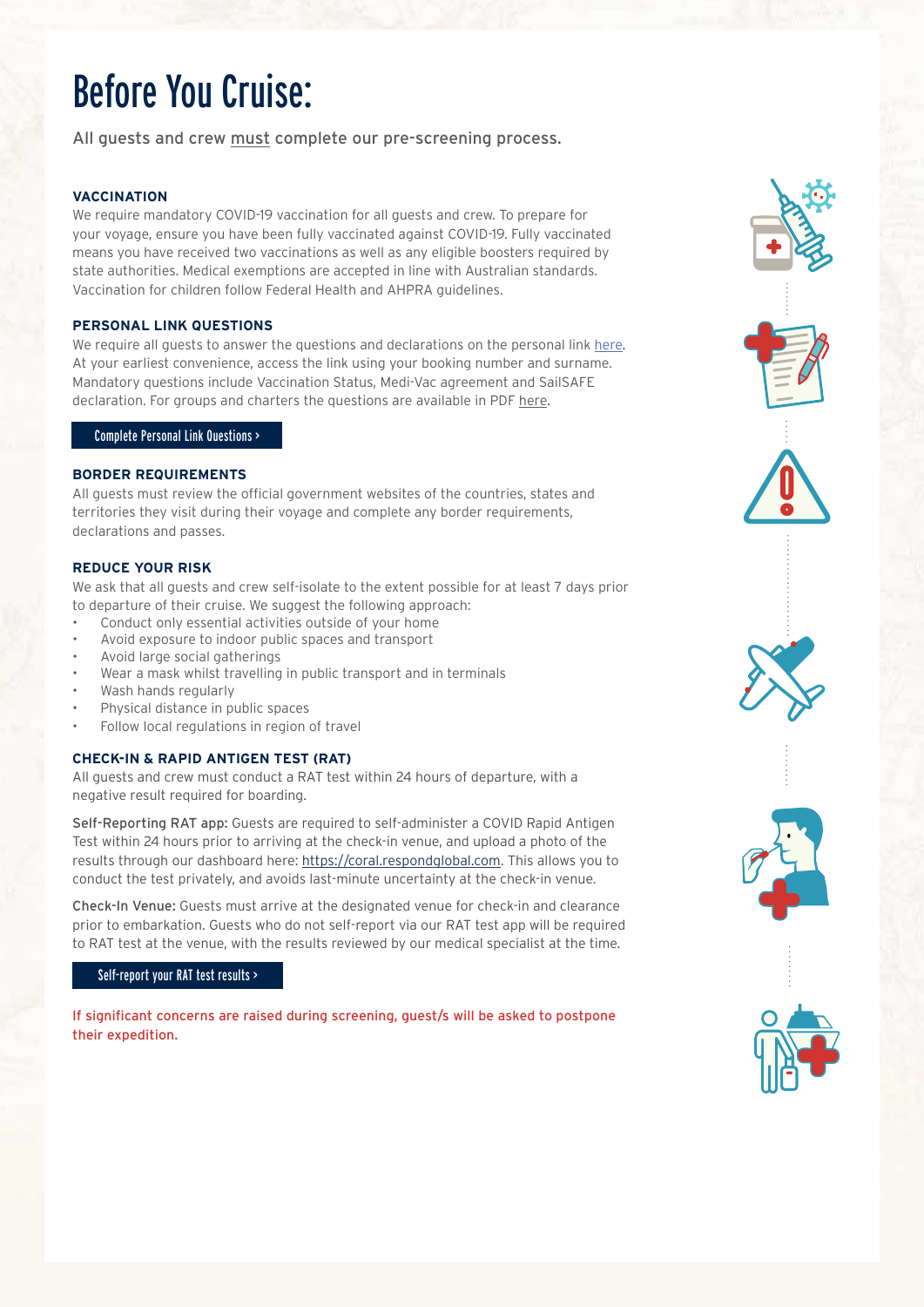# During Your Cruise:

Medically developed and Government approved protocols.

#### **TRANSFERS FROM CHECK-IN TO VESSEL**

To maintain the safe travel environment, we provide transfers from the check-in location to the vessel (when the check-in location is not at the terminal/wharf). These transfers undergo hygiene and disinfection protocols to maintain your safety.

#### **MEDICAL SPECIALIST ONBOARD**

All voyages have a medical specialist onboard to monitor the COVID environment. They are there to report and support any changes in guest or crew health and liaise with shore side staff and official health departments. If you are feeling any flu-like symptoms at any time you must call the purser using the phone in your room and arrange to speak with the medical professional.

#### **IF YOU TEST POSITIVE ONBOARD**

Any guest who shows symptoms of COVID-19 is required to inform our crew who will administer a RAT onboard. If you test positive, we will be required to follow the direction of relevant state health authorities. This may include a period of isolation in your own stateroom to protect fellow travelers. Guests in isolation will be served our normal meals and beverages in-room and will be attended to by our resident medical professional as required. Coral Expeditions does not cover any liability for loss of experience or other impacts associated with any isolation or quarantine arising from the voyage.

#### **HAND AND RESPIRATORY HYGIENE**

COVID-safe practices of mask wearing, hand sanitisation and physical distancing will be required throughout your voyage, including transfers in Xplorers and Zodiacs. Wash stations and hand sanitizer throughout the vessel.

#### **PHYSICAL DISTANCING ONBOARD**

Our vessels are naturally spacious, and we manage common spaces to provide the distancing equivalent to 4sqm per person indoors and separation of 1.5 metres. We minimise the movement of large groups of people using staggered calls to group functions such as lectures and meals. For dining, expect to see both indoors and al fresco options. When going ashore aboard the Xplorer tenders, a safe distance between groups and multiple tender trips is provided.

#### **ENVIRONMENTAL CLEANING & DISINFECTION PROCEDURES**

Objects that are touched frequently like banisters and door handles are cleaned and disinfected a minimum of 4 times daily. All surfaces are cleaned in a two-part approach designed to rapidly act against COVID-19. Our crew wear PPE for work activities that have higher risk.

#### **RISK ASSESSMENT OF PORT VISITS**

Risk assessment for port visits are developed prior to each cruise and adjusted in real time as needed. Port visits may be changed or altered as required to remove exposure to shore-side hotspots or suspected outbreaks.

#### **STAFF TRAINING**

All staff receive comprehensive training on this plan and corresponding responsibilities. Each ship and crew undertake scenario based, practical training to ensure protocols are understood and practiced, including training on PPE use.

#### **VENTILATION SYSTEM**

Our vessels are designed with large open spaces and deck areas to maximise social distancing whilst indoors and for you to enjoy the natural outdoor air on deck. All vessels run modern a/c systems that manage the air flows and filtration to maximise the purity of the air quality within the vessel. Air is not recirculated and the additional use of infrared and or antibacterial treatments are applied to maximise the protection from bacterial spread.